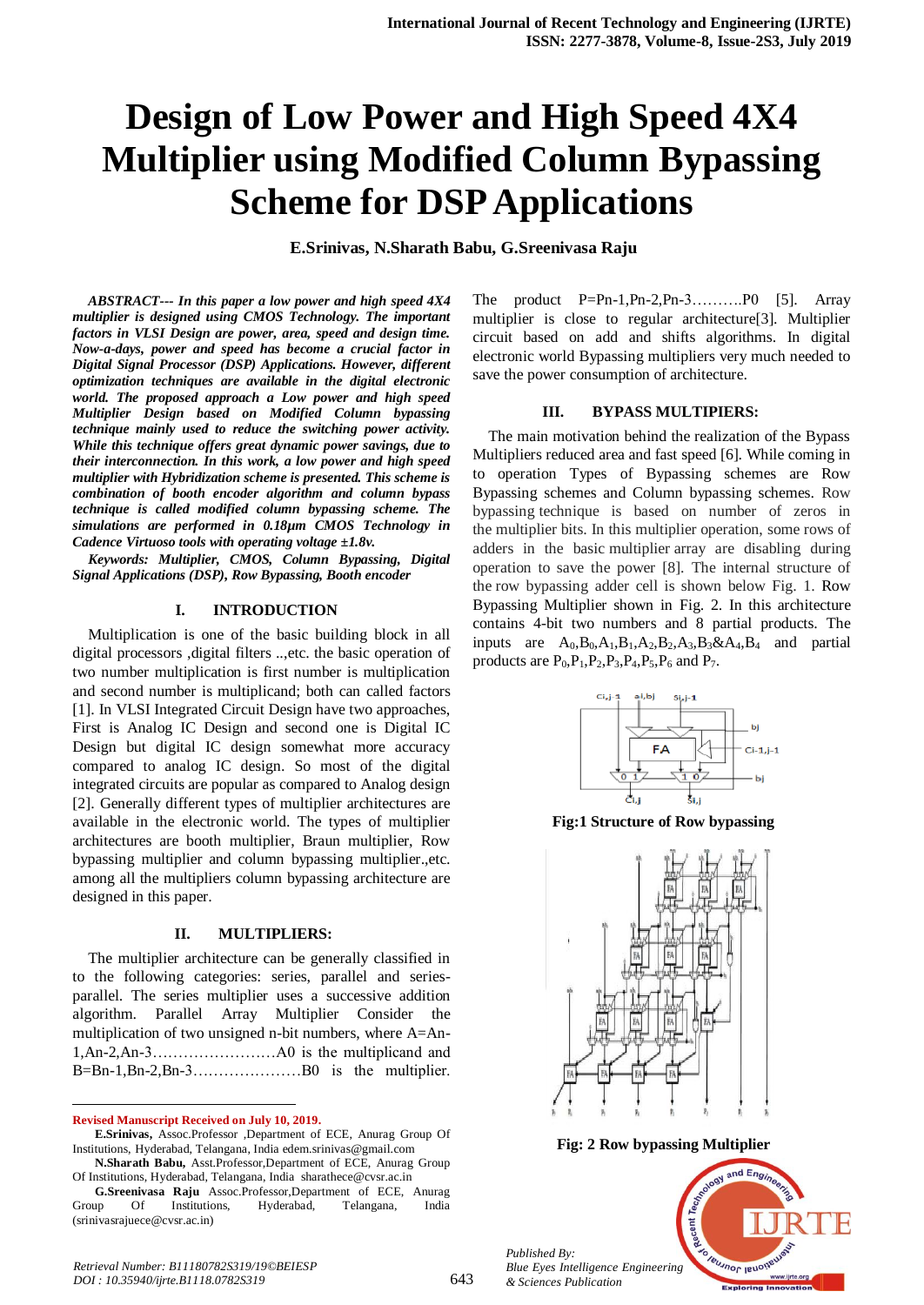#### **DESIGN OF LOW POWER AND HIGH SPEED 4X4 MULTIPLIER USING MODIFIED COLUMN BYPASSING SCHEME FOR DSP APPLICATIONS**

Fig. 3 shows the Column bypassing Multiplier Products architecture. It contains input 4-bit Two numbers and output have 8 partial product such as P0,P1,P2,P3,P4,P5,P6 and P7[9,10]. Hybrid bypassing multipliers can be verified by the number of zeros in either the multiplicand or multiplier to predict. Whether the operation completed in one cycle or two cycle.



**Fig: 3 Column bypassing Multiplier Products**

A proposed architecture for implementing the 4-bit multiplier using modified column bypassing multiplier with is shown in Fig. 4. The modified column bypassing multiplier proposed the hybridization of booth encoding algorithm and



**Fig: 4 a proposed circuit for implementing the 4-bit multiplier**

Fig 4 shows the proposed 4-bit multiplier architecture. The sum and carry out is bottom architecture. The Partial products are accumulated (i.e. multiply and accumulate). Once the circuit first sum (S1) is the direct sum of two partial products, A1B0 and A0.B1. Second sum (S2) contains three partial product are added with this two adders and carry out from first sum (S1) Column is required. Third sum (S3) is a little bit complex. Why because two different carryout from previous column. Here three cascaded adders, two full adders and one Half adders required [11]. S4 requires three products and carry outs from S3. Similar analysis applied to reaming sums such as S5, S6 and S7 in the multiplier architecture.

# **IV. SIMULATION RESULTS**

The proposed multiplier and conventional multiplier comparison is made in terms of power consumption, power dissipation and delay. The designed circuits are drawn in cadence virtuoso schematic diagram and simulation are done in cadence analog Design Environment. The Results of proposed multiplier are compared with conventional design. This architecture useful to design multipliers such as 16-bit and 8-bit multiplication. The comparison of power consumption at different operating frequencies ranging from 1 MHz to 333.3 MHz is shown in Table 1.

Fig. 5 shows the schematic diagram of 2X1 Multiplexer. The basic operations of 2X1 multiplexer have two inputs, one selection line and one output. The schematic diagram drawn in analog design environment schematic editor.



**Fig.5 Schematic Diagram of 2x1 MUX**

Fig .6 shows the 2x1 multiplexer output waveforms are simulated in cadence tools. The output wave forms are two input's, four combinations, two selection lines and one output are presented. The combination that is two inputs are zero and selection line is zero, the output becomes zero. If two inputs are one, the output is one. If input A becomes 1 and B Becomes 0, the selection line is zero the output is 1 and the selection line is 1 the output is 0. Generally multiplexer is also called as data selector. Why because the data selecting based on the selection lines. Multiplexer blocks are used in many digital design circuits.

*Published By: Blue Eyes Intelligence Engineering & Sciences Publication* 

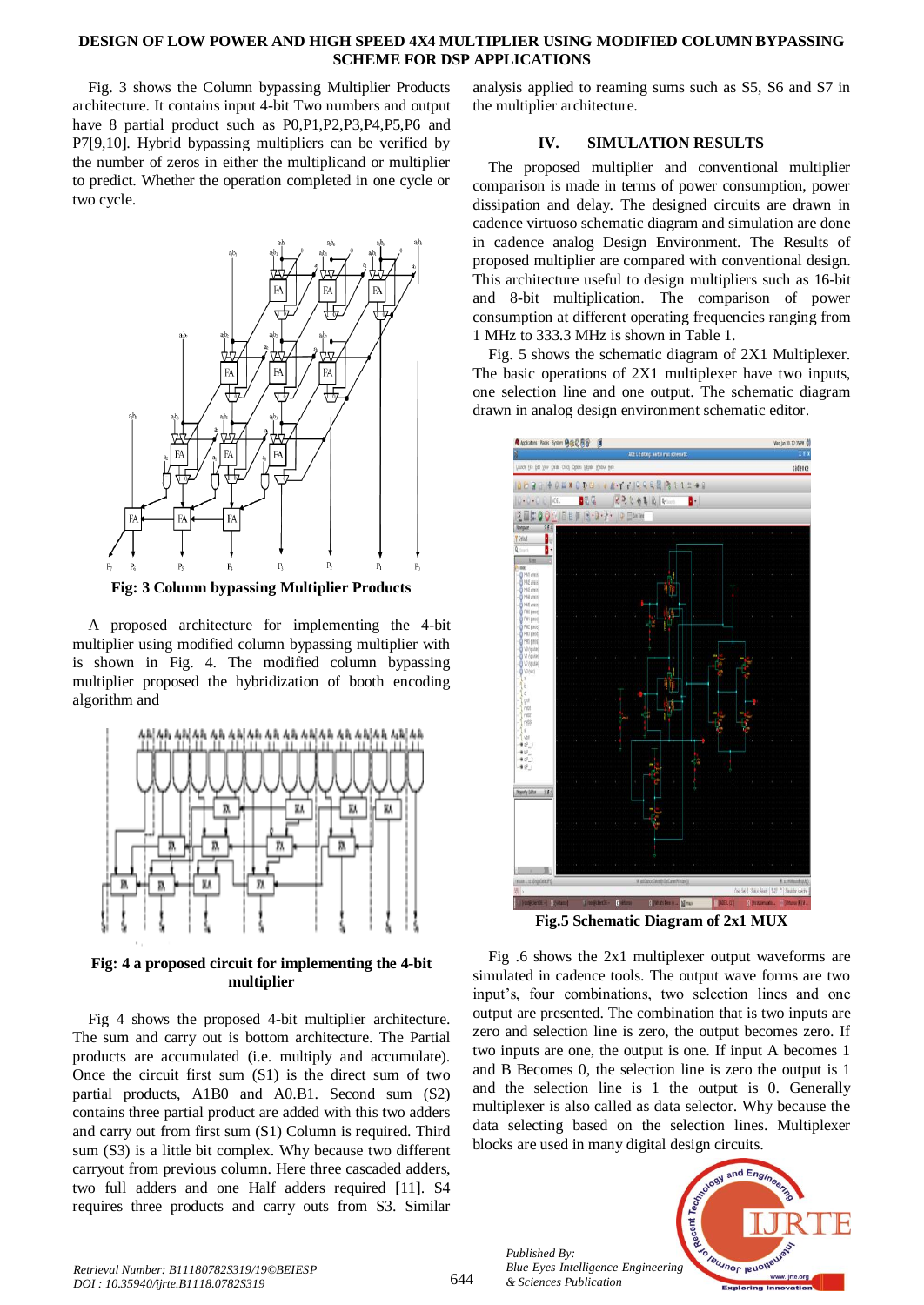

**Fig 6. Output Put Waveform of 2x1 MUX**

Fig. 7 Shows the Schematic Diagram of AND Gate, The basic operation of AND carries multiplication and one output.



**Fig.7: Schematic Diagram of AND Gate**

Fig. 8 Shows the Output Waveform of AND gate,

The gate contains two inputs and one output. For Example if input A and B are becomes zero the output becomes zero. If A and B becomes are one, the output becomes one. If any one of the input is zero the output becomes zero.



**Fig 8: Output Wave form AND Gate**

Fig. 9 Shows the Schematic diagram of OR gate, The OR Gate drawn in Analog design Environment

In cadence tools. OR Gate contains two inputs and one output.



Fig. 10 Shows the Output waveform of OR Gate. This Output window contains two input waveform and one output waveform. If Inputs A and B are zero, the output is zero. Otherwise the output becomes one.



#### **Fig 10: output waveform of OR Gate**

Fig. 11 Shows the Schematic Diagram of XOR gate. The basic operation of XOR Gate is any one input is high the output is high. Schematic Diagram of XOR Gate is drawn and simulated in cadence tool.



*Published By:*

*& Sciences Publication*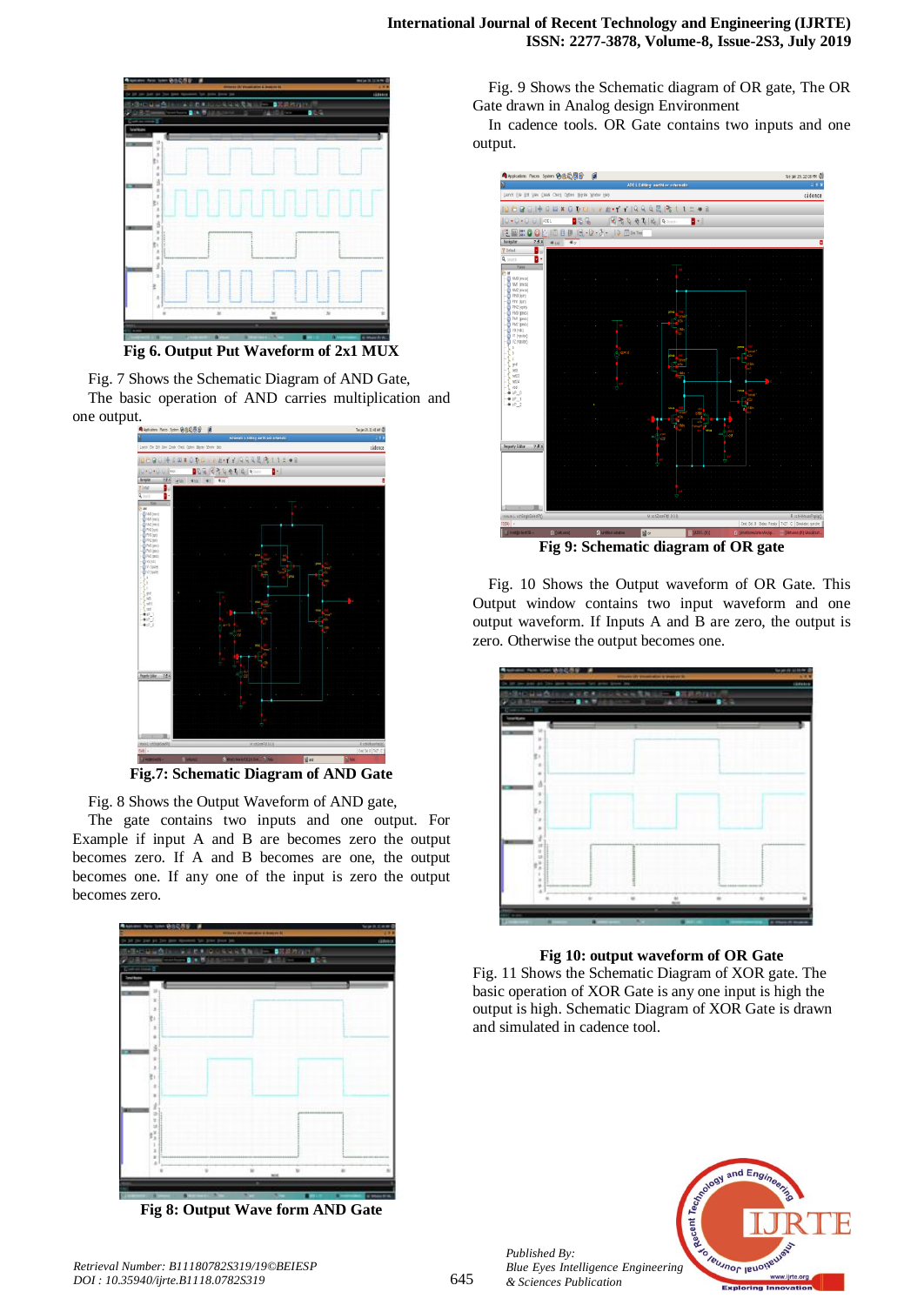# **DESIGN OF LOW POWER AND HIGH SPEED 4X4 MULTIPLIER USING MODIFIED COLUMN BYPASSING SCHEME FOR DSP APPLICATIONS**



**Fig 11: Schematic Diagram of XOR Gate**

Fig. 12 shows the Output Waveform of XOR gate. The output waveforms have two inputs and one output.



**Fig 12: Output Waveform of XOR Gate**

Fig. 13 Shows the Schematic Diagram of Proposed 4X4 Multiplier. The Schematic diagram drawn in analog schematic editor in cadence tools



**Fig 13: Proposed Schematic Diagram of4x4 Multiplier** 

Fig. 14 Shows the Proposed output waveform of 4X4 Multiplier. The output window contains the waveform s of 4X4 multiplier.



# **Fig 14: Output Wave form of Proposed 4x4 Multiplier**

Fig 15: Power Consumption of Proposed Multiplier circuit. The proposed multiplier have power consumption is 3.4µwatts.

| 冦                                                          | Virtuoso (R) Visualization & Analysis XL ca                                  |
|------------------------------------------------------------|------------------------------------------------------------------------------|
| File Tools View Options                                    | Constants Help                                                               |
| In Context Results DB:<br>A                                | /root/simulation/twostageopamp/spectre/schematic/psf                         |
| plot<br>erplot<br>app<br>uШ                                |                                                                              |
| O vdc<br>$\bigcirc$ vs<br>O vt<br>O vf                     | O var<br>$\cup$ vn<br>$\bigcup$ sp<br>$O$ op<br><b>VSWT</b><br>hp<br>2m<br>O |
| $O$ if<br>$O$ $\frac{1}{10}$<br>$\circ$ is<br>$\bullet$ it | $\sim$ vn2<br>O opt O mp<br>$Q$ yp<br>$Q$ zp<br>$Q$ gd<br>C data             |
| O Off O Family O Wave   Clip   M O Append                  | Rectangular 8 6                                                              |
| $E \times$<br><b>Key</b><br>$43.679E-6$                    |                                                                              |
| $\overline{9}$<br>$\overline{7}$<br>å.                     | $Pc=3.4$ µwatts                                                              |
|                                                            | Fig 15: Power Consumption of Proposed Multiplier                             |

**Fig 15: Power Consumption of Proposed Multiplier circuit**

Table 1: shows the Comparison of Multiplier.

In Conventional Design, the power dissipation is 11.34nwatts, the power consumption is 94µwatts and delay is 23ns. While proposed design the power dissipation is 2.4nwatts ,power consumption is 3.5µwatts and delay is 10ns. Finally prosed design have superior results compared to Conventional design.

| <b>Parameters</b> | <b>Conventional</b> | <b>Proposed</b> |
|-------------------|---------------------|-----------------|
|                   | design              | design          |
| Power Supply      | 1.8v                | 1.8v            |
| Power Dissipation | 11.34nwatts         | 2.4 n watts     |
| Power Consumption | 94µwatts            | 3.5µwatts       |
| Delay             | 23ns                | 10ns            |

# **Table 1: Comparison Table of Multiplier Circuit**

# **V. CONCLUSION**

A low power, high speed 4x4 multiplier using a modified column bypassing Architecture is designed. This architecture achieved better results like reduces the power consumption and propagation delay. The Simulation results show that proposed multiplier facilitates reduction of power and area occupancy compared to conventional design. This method is valid for both signed and unsigned operands.



*Published By: Blue Eyes Intelligence Engineering & Sciences Publication*